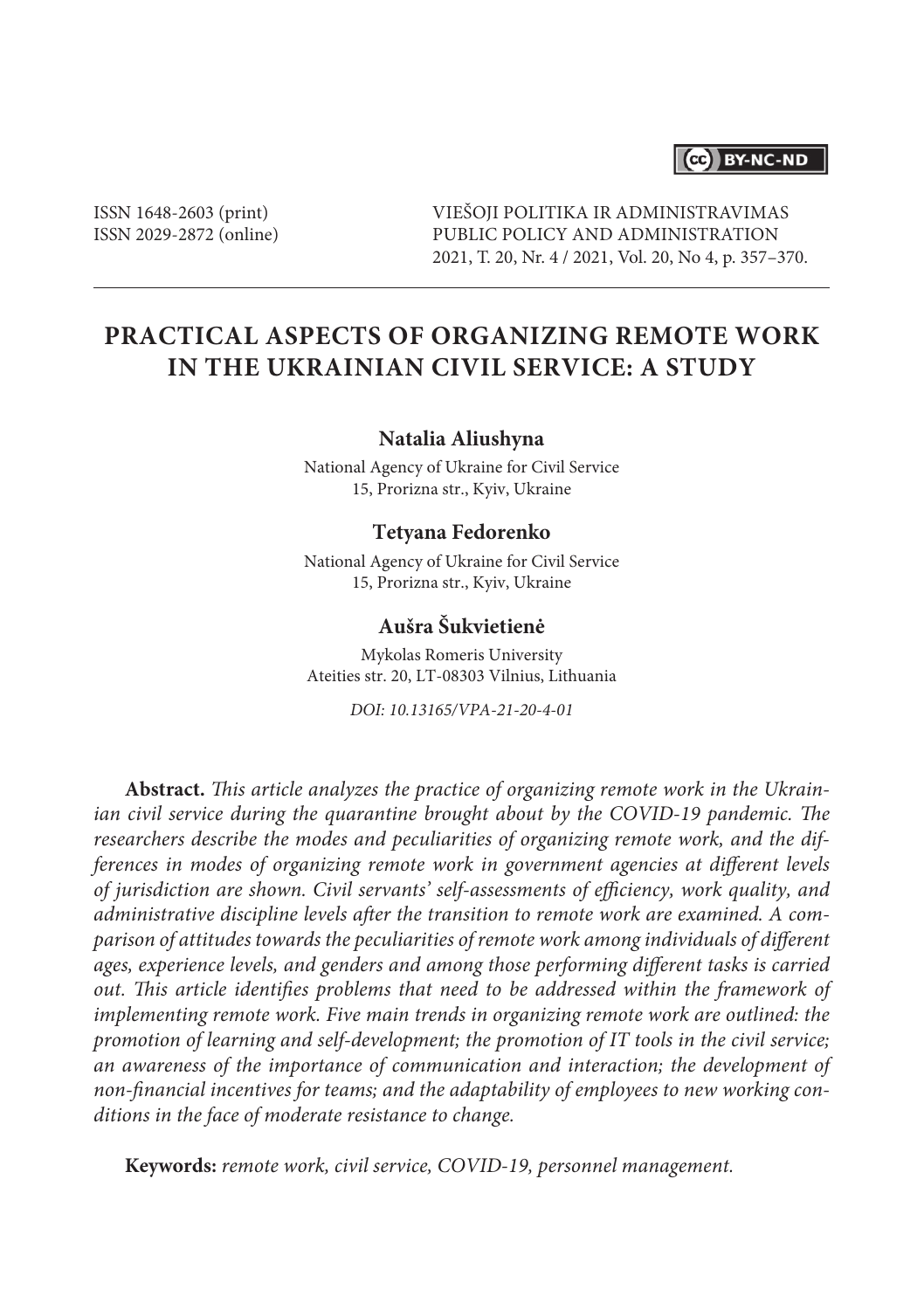**Reikšminiai žodžiai:** *nuotolinis darbas, valstybės tarnyba, COVID-19, personalo vadyba.*

### **Introduction**

In view of the COVID-19 pandemic, a significant number of government officials switched to a remote or mixed method of work. The practice of remote work in the civil service, although not widespread, was present in other countries – for example, in Great Britain, Poland, and Ireland – before the introduction of quarantine measures. Under quarantine conditions, in order to preserve the stability and quality of the activities of state bodies, the need for the large-scale and unexpected transfer of civil servants to remote work emerged. During the pandemic, most countries revised or developed legal regulations regarding remote work in the civil service, as well as other methodological and instructional materials.

In Ukraine, the possibility of remote work in the civil service was an innovation. To introduce the practice of working remotely, amendments were made to the Model Regulations of Internal Service (Decree of the National Agency of Ukraine for Civil Service dated March 13, 2020). As a result, it became possible for civil servants to perform their official duties outside the workplace, which is located in the state body's administrative building.

Switching to remote work furthered many transformations in work organization, prompting changes to the usual means of communication, leadership strategies, and performance management. Consequently, the culture of communication and interaction within the civil service underwent a makeover. Many employees had to quickly acquire new professional knowledge and maintain or create a favorable socio-psychological climate in their teams. As such, the mass-scale process of adapting to new working conditions has begun.

The peculiarities of organizing remote work, interaction, and professional development, in particular during a pandemic, are reflected in the work of the following researchers: Ahuja, Kaur, and Panda (2019); Bondarenko, Rishko, and Tadarskina (2018); Kryvosheieva and Vasiurenko (2020); Hassan, Mirza, and Hussain (2020b); Mutalib and Shafiee (2020); Nevmerzhytska (2020); Shchetinina, Pavlova, and Rudakova (2015); Rudenok, Petyak and Khanetska (2020); and others.

The purpose of this study is to examine the practices of organizing remote work in government agencies in Ukraine, and to analyze the readiness of the public administration system to implement new working conditions to ensure the sustainable, uninterrupted operation of government agencies during quarantine.

The main objectives of this study are to collect information on the implementation of remote work in government agencies and to provide primary insights for stakeholders (heads of government agencies, departments, their employees, personnel management service, government agencies, and other parties).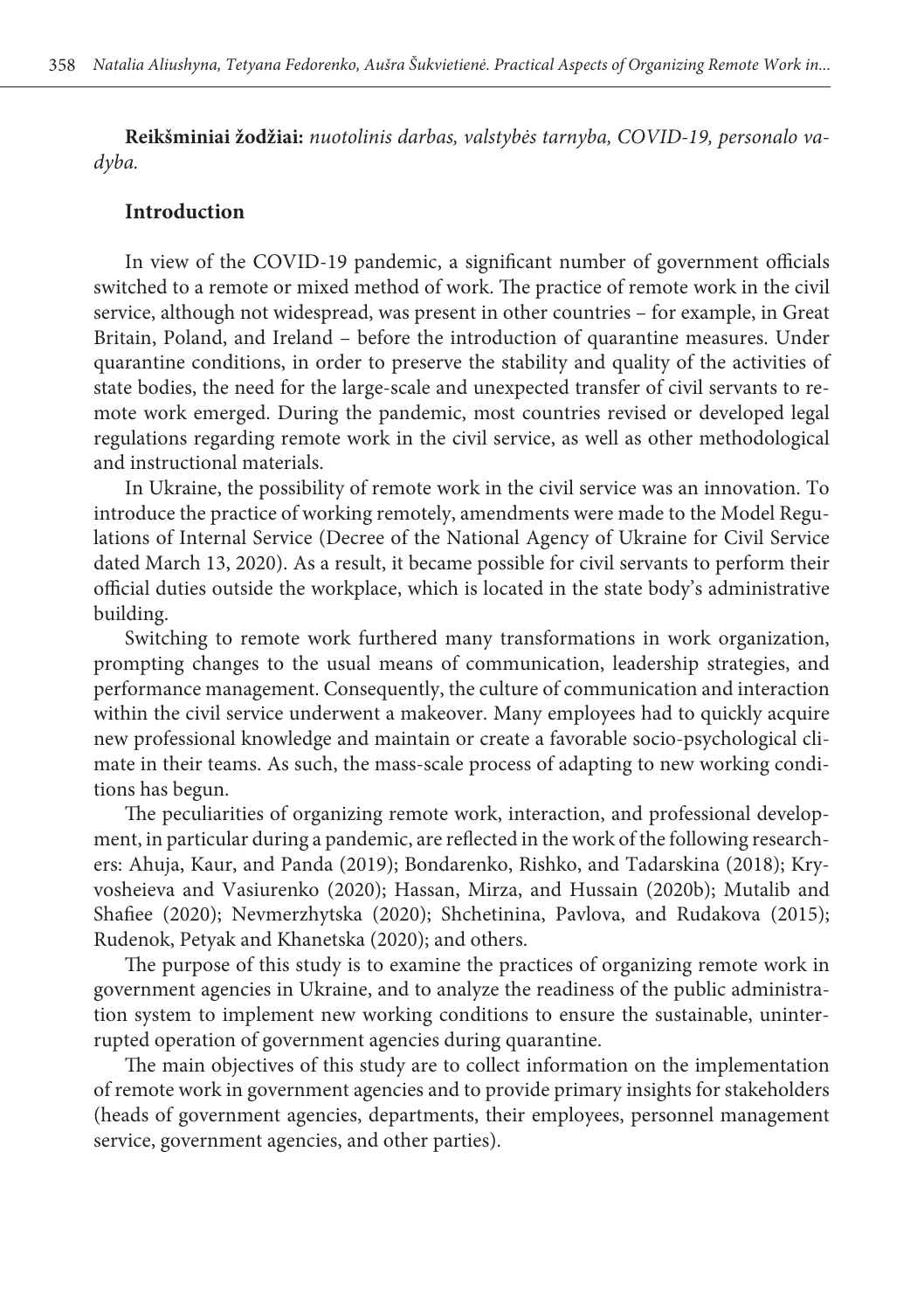## **Theoretical background**

Before the COVID-19 pandemic, issues of remote work (or teleworking) were often analyzed in the context of distance learning or study. However, the increased demand for remote work and the need for new methods of organizing it required a much broader analysis at the scientific and practical levels. As a result, the main focuses of current studies (Ahuja, Kaur, and Panda 2019; Mutalib and Shafiee 2020; Hassan Mirza, and Hussain 2020a) involve different aspects of remote work, such as: motivation, the active involvement of participants, technical issues, and other topics that are crucial for remote work. Of course, remote work, in the public and private sectors, was not a new phenomenon that had never been applied in practice before. Studies reveal that before the outbreak of COVID-19, approximately 70% of the global workforce was permitted to perform their office tasks from home or remotely at least once a week (Browne 2018, quoted in Agba, Agba, and Chukwuhar 2020, 190). However, an unpredictable future and the growing number of COVID-19 cases provided a window of opportunity to break through procedural restrictions and to increase the scale of remote work. Organizations (irrespective of their field of activity) had to react quickly and loosen their policies on home office work, even when they had strictly opposed it before (Brandsen and Steen 2020, 853). On the one hand, this caused challenges for personnel management and work organization, but on the other hand the "new normal" presented new opportunities.

*When analyzing remote work in the civil service, it is necessary to consider that it is essential to guarantee the continuity of the provision of public services and the effectiveness of the response to the citizen. Therefore, this area of activity is more sensitive to changes and, depending on its specific functions, may require higher capacity. In this context, remote work can be a solution that allows the general operation and quality of public services to be maintained, and its adoption is mandatory whenever the functions in question permit (Martins 2020, 19).* 

In summarizing the ideas of different authors (Agba, Agba, and Chukwurah 2020; Brandsen and Steen 2020; Gigauri 2020; Masilionytė 2021; [Bortkevičiūtė](https://www.knygynas.vu.lt/autoriai/rasa-bortkeviciute) et al. 2021; and others), it can be stated that effective remote work requires the following principles to be adhered to:

- managerial support at all levels, identifying objectives and tasks to be performed clearly and monitoring progress without burdensome reporting requirements;
- the provision of the equipment and work conditions necessary for remote work;
- all parties involved need to be clear about expected results, ways of monitoring, working hours, and work conditions;
- flexibility in time usage;
- maintenance of a healthy personal work-life balance;
- trust between all parties involved in remote work;
- the ability of the organization to accept changes and find new solutions to day-today issues.

At the practical level, different issues relating to the organization, productivity, and efficiency of remote work are analyzed. Despite possible prejudices about remote work,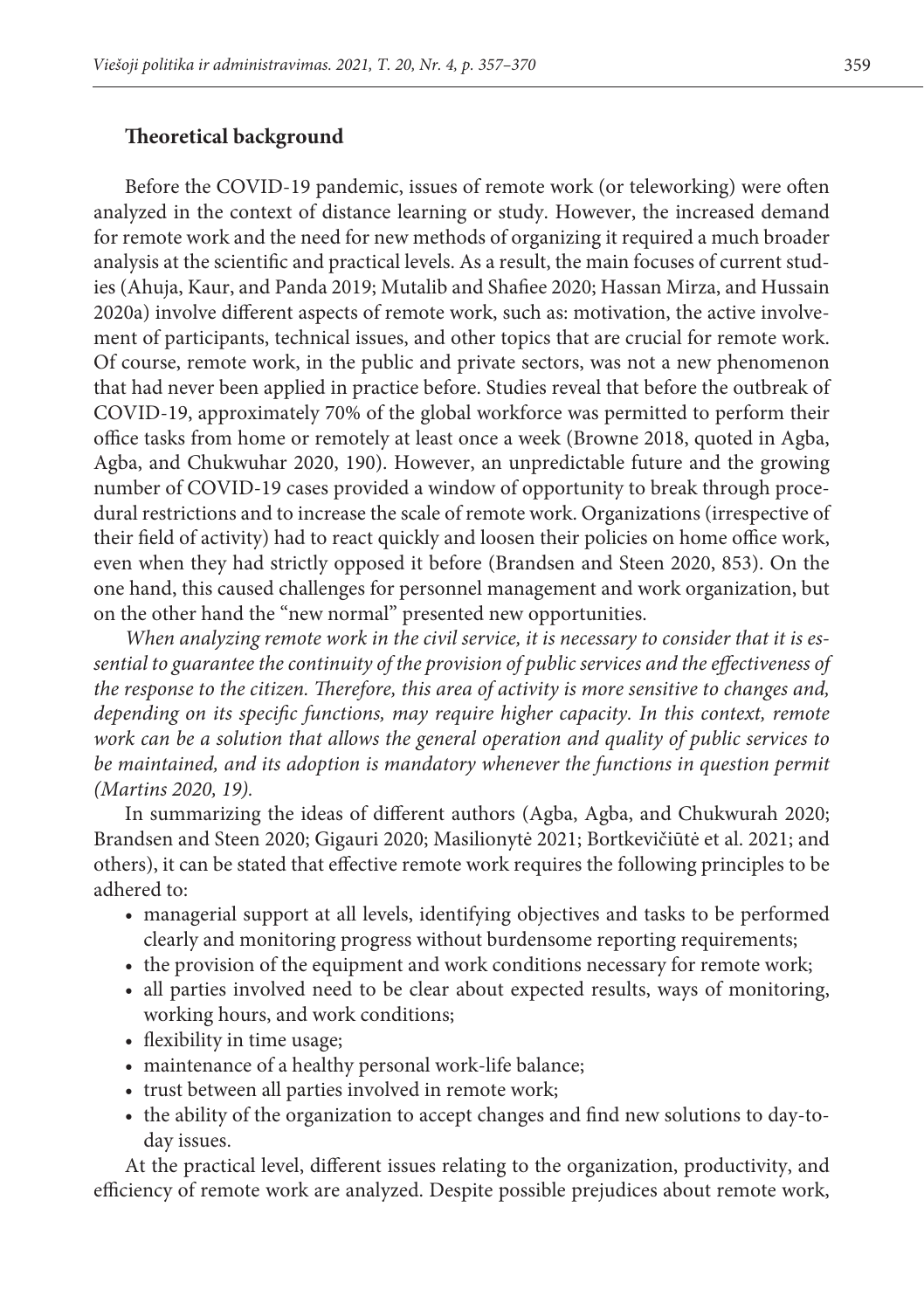surveys show that the scale of its implementation suggests acceptance. One survey of EU residents revealed that almost half of respondents (44.3%) worked from home during the pandemic, of whom: 57% said they were satisfied with the experience of working from home; 65.1% were satisfied with the quality of their work; and only 6.5% found it difficult to concentrate on work because of family responsibilities (Eurofound 2020). Of course, institutions and employees may see the same situation quite differently due to different expectations regarding remote work and different assessments of the situation itself, but, if properly organized, this practice can bring benefits to both sides. As stated above, in Ukraine, the possibility of remote work in the civil service was an innovation, and as such there was no previous experience of organizing it. This is why this article focuses on an empirical analysis of this phenomenon, identifying both the current situation and the readiness of the public administration system to implement new working conditions**.**

# **Research methodology**

The study of organizing remote work in government agencies was carried out by an anonymous online survey of civil servants in April 2020 using the Google Forms online survey service. The results then underwent quantitative and qualitative analysis using SPSS 21 software. The data was compared using the Mann–Whitney *U* test (*U*) and the Kruskal–Wallis test (*H*), and a correlation analysis was performed using the Pearson correlation coefficient (*r*).

# **Sample**

In total, 665 respondents took part in the survey, with 43.2% belonging to Category B and 56.8% to Category C.

The sample was composed of civil servants from bodies at different levels, specifically: 34.4% from state bodies with jurisdiction over the Autonomous Republic of Crimea, one or more regions (*oblasts*), or the cities of Kyiv and Sevastopol (level 4); 25.7% from ministries, central executive bodies with special status established by law, staff (secretariats) of higher specialized courts, the High Council of Justice, and the High Qualification Commission of Judges of Ukraine (level 2); 24.5% from state bodies with jurisdiction over the territory of one or more districts, city districts, or cities of regional significance (level 5); 12.0% from other state bodies whose jurisdiction extends to the entire territory of Ukraine (level 3); and 3.3% from the staff of the Verkhovna Rada of Ukraine, the Secretariat of the Cabinet of Ministers of Ukraine, the permanent subsidiary body established by the President of Ukraine, the staff (secretariats) of the National Security and Defense Council of Ukraine, the Accounting Chamber, the Constitutional Court of Ukraine, the Supreme Court, or the Prosecutor General's Office (level 1) (Figure 1).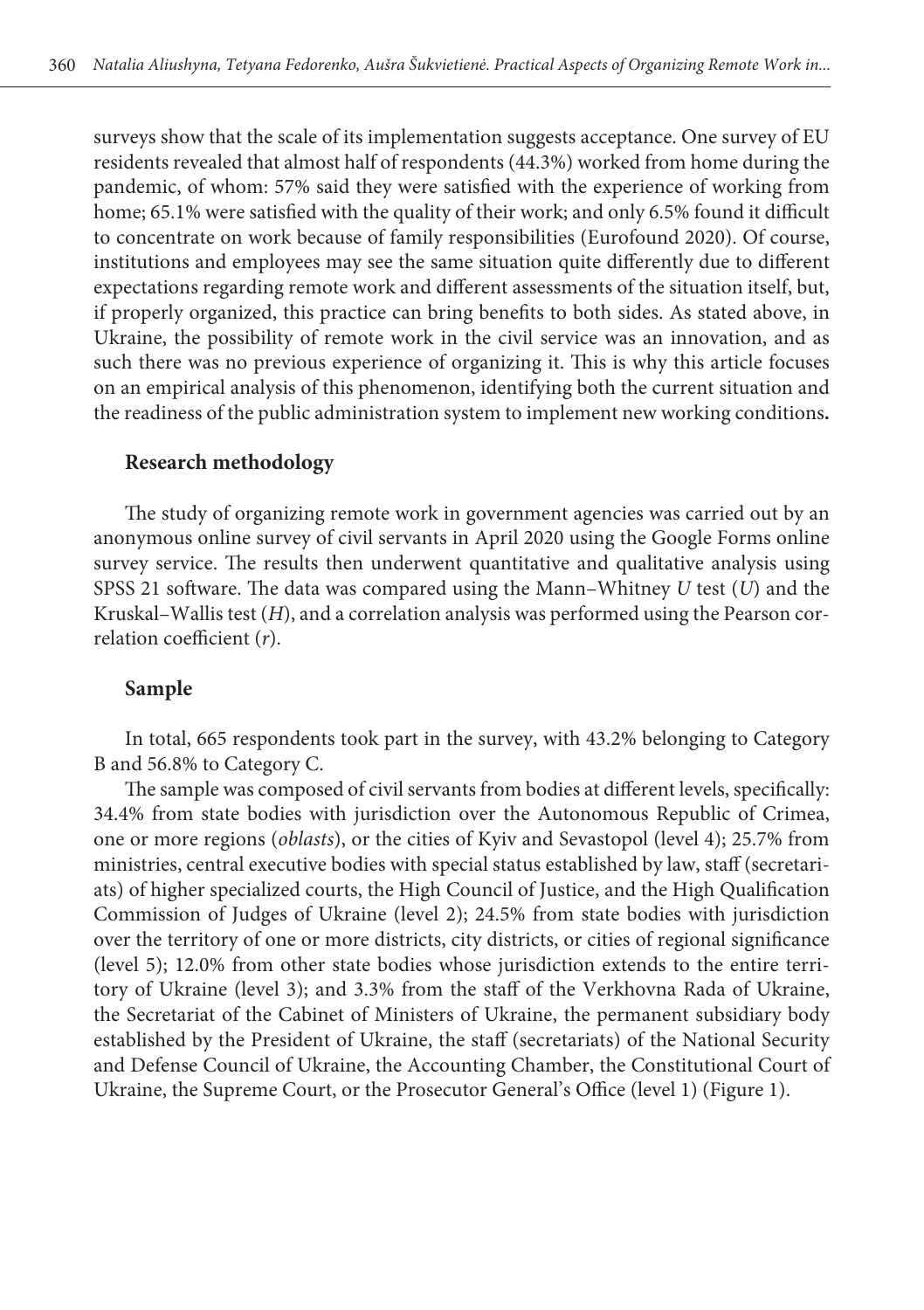(<del>) (1) (1) (1)</del>



Legend: on the right, level of state body in descending order - Level 1 to Level 5.

# Figure 1. Distribution of respondents by level of state body

# *Figure 1***. Distribution of respondents by level of the state body**  *Source:* compiled by the authors *Source:* compiled by the authors

The distribution of respondents by length of service is shown in Figure 2.



Legend: underneath graphs: Length of civil service employment, length of employment in a particular position. Below, left to right: up to 1 year, 2–3 years, 4–5 years, 6–10 years, 11–19 years, 20 or more<br>vears years.

# 5 years, 6–10 years, 11–19 years, 20 and or more years. *Figure 2.* **Distribution of respondents by length of employment in the civil service and in Figure 2. Distribution of their specific role**

# Source: compiled by the authors

The following distribution of respondents by age was observed:  $40.3\%$  –  $36-45$  years;  $\alpha$  folder than 56 years. 35.8% – 26–35 years; 15.2% – 46–55 years; 4.5% – younger than 25 years; and 4.2% – older than 56 years.

respondents were men. Distribution by gender was as follows: 82.6% of respondents were women, 17.3% of

#### Distribution by gender is was as follows: 82.,6% of respondents were women, 17.,3% **Research results**

The study indicated that most civil servants started working remotely under quar-**Research results**  home and also attended in person, based on a shift schedule).antine (60.3%, of which 31.3% switched to wholly remote work and 29.0% worked from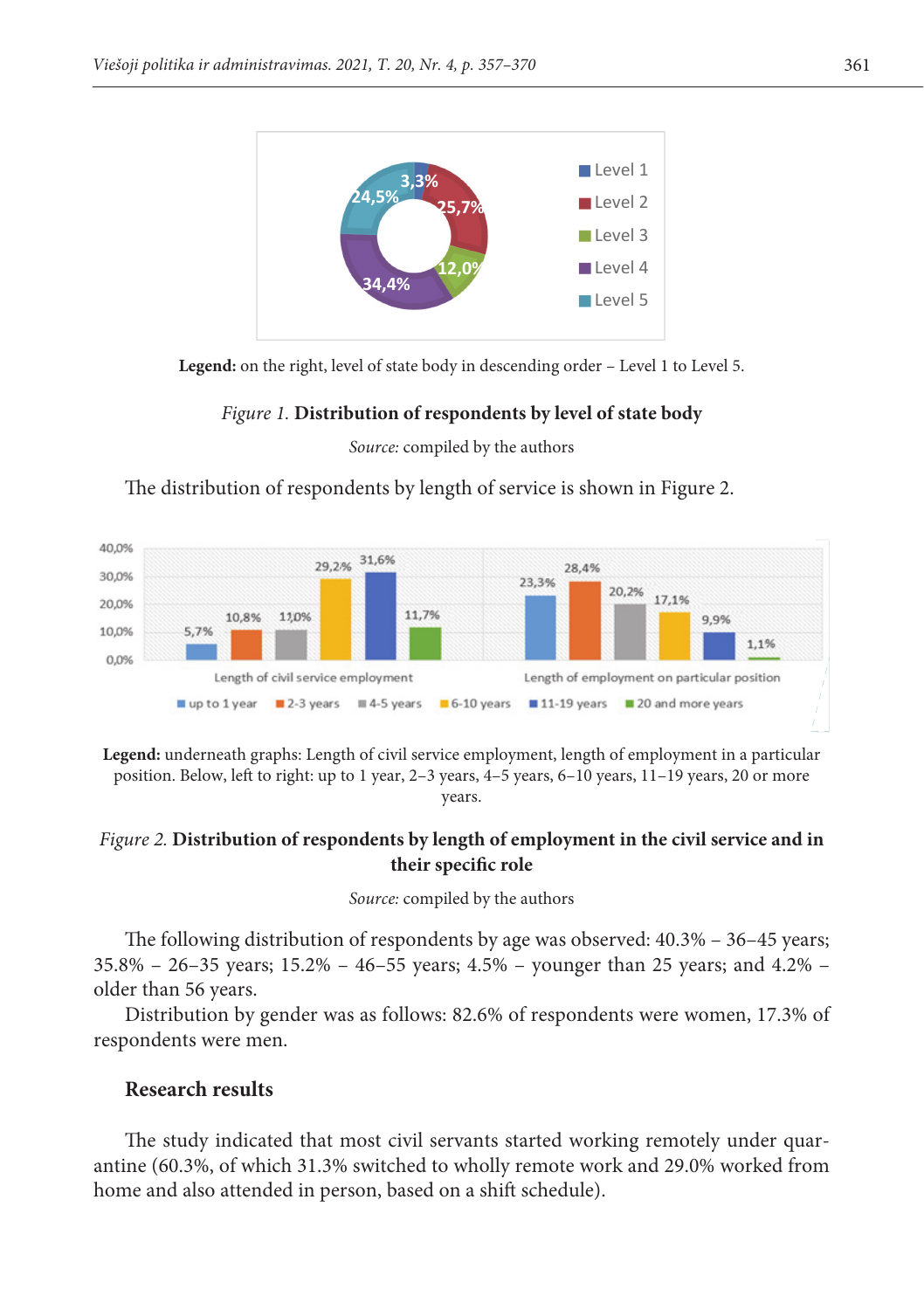The growth dynamics of the percentage of civil servants who switched to working remotely correlated with the level of the state body. Thus, the higher the level of the state body, the more civil servants switched to remote work.

Under quarantine, while 81.8% of civil servants in first level state bodies worked remotely, only 41.8% – almost half – of civil servants in fifth level state bodies did so. This is most likely related to technical capacities and greater flexibility in decision-making in higher-level government bodies.

| Method                                                                                         | Level 1<br>$(3.3\%)$ | Level 2<br>(25.7%) | Level 3<br>$(12.0\%)$ | Level 4<br>$(34.4\%)$ | Level 5<br>$(24.5\%)$ |
|------------------------------------------------------------------------------------------------|----------------------|--------------------|-----------------------|-----------------------|-----------------------|
| Conducting online meetings with heads of struc-<br>tural units/employees of the state body     | 36.4%                | 33.3%              | 35.0%                 | 31.4%                 | 23.3%                 |
| Holding working group meetings online                                                          | 18.2%                | 27.5%              | 25.0%                 | 14.8%                 | 8.6%                  |
| Exchange of electronic documents between employ-<br>ees                                        | 81.8%                | 88.3%              | 65.0%                 | 69.9%                 | 52.1%                 |
| Collaborating on documents online                                                              | 50.0%                | 56.7%              | 36.3%                 | 35.8%                 | 25.2%                 |
| Planning and monitoring the implementation of<br>structural units' tasks online                | 54.5%                | 50.9%              | 27.5%                 | 36.7%                 | 25.2%                 |
| The setting of daily tasks online by the head of the<br>unit                                   | 54.5%                | 46.8%              | 31.3%                 | 36.7%                 | 19.0%                 |
| Individual telephone communication                                                             | 68.2%                | 79.5%              | 62.5%                 | 62.9%                 | 47.2%                 |
| Exchanging messages through telecommunication<br>means                                         | 86.4%                | 77.8%              | 62.5%                 | 62.4%                 | 43.6%                 |
| Correspondence (sending business correspond-<br>ence) with the help of telecommunication means | 68.2%                | 74.3%              | 57.5%                 | 61.1%                 | 44.8%                 |
| No method was used                                                                             | 4.5%                 | 3.5%               | 11.3%                 | 14.4%                 | 27.6%                 |

*Table 1.* **Comparison of work organization methods in state bodies of different levels**

*Source:* compiled by the authors

In the course of this research, it was established that the most common ways of organizing remote work in government agencies were: exchanging electronic documents (70.1%); individual telephone communication (63.5%); exchanging messages through telecommunication means (62.6%); and correspondence (60.3%). Less widespread were: collaborating on documents online (39.1%); planning and monitoring tasks online (37.0%); setting daily tasks online (34.9%); conducting online meetings (30.5%); and conducting online meetings of working groups (17.0%).

This research shows how various methods of work organization are applied in state bodies of different levels, and that the higher the level of an organization, the more different methods of work organization they use (Table 1).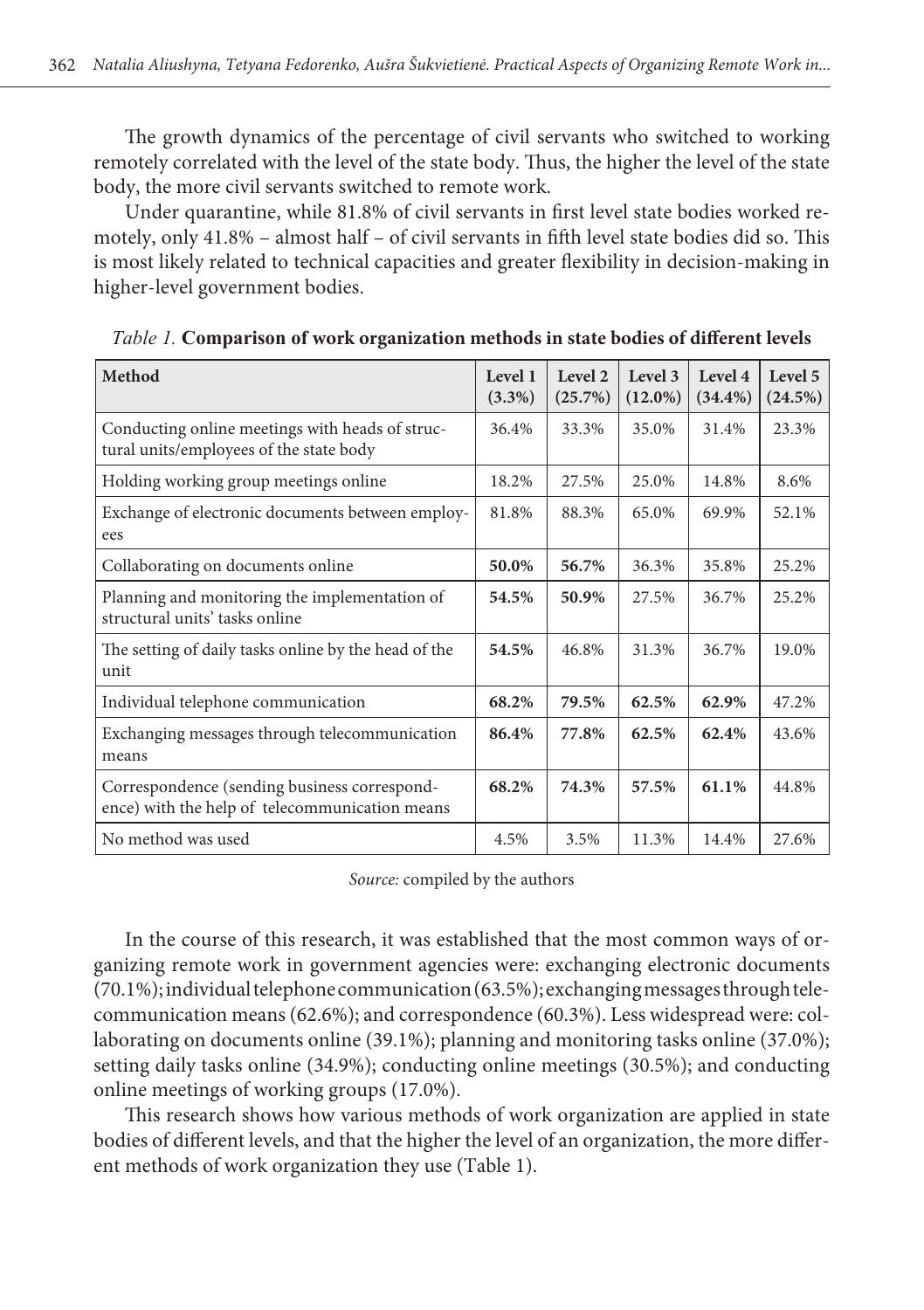Explanatory analysis concerning the organization of remote work in government agencies revealed that the following guidance was issued: 58.3% – oral explanations were provided; 38.9% – official written explanations were provided; 23.8% – no activities of any kind were conducted; 13.7% – online training was conducted; 5.9% – offline training was conducted.

A significant proportion of respondents believed that they had all the materials (56.2%) and technical equipment (61.9%) necessary to work remotely, and also believed that their unit implemented systematic work planning and control (64.1%).

The majority of civil servants (>70%) believed that the levels of efficiency, quality, and administrative discipline in their structural unit and state body had not changed since the transition to remote work (Tables 2 and 3).

This research determined that women rated the quality of work ( $U = 28737$ ;  $p \le 0.05$ ) and administrative discipline ( $U = 28334$ ;  $p \le 0.05$ ) of their structural unit higher than men did.

*Table 2.* **The assessment of the structural unit's performance since its transition to remote work**

| <b>Criterion</b>          | Improvement | No change | Deterioration |
|---------------------------|-------------|-----------|---------------|
| Efficiency of work        | 14.6%       | 75.5%     | 9.9%          |
| Quality of work           | 11.7%       | 80.5%     | 7.8%          |
| Administrative discipline | 12.3%       | 78.8%     | 8.9%          |

*Source:* compiled by the authors

*Table 3***. The assessment of the state body's performance since its transition to remote work**

| <b>Criterion</b>          | Improvement | No change | Deterioration |
|---------------------------|-------------|-----------|---------------|
| Efficiency of work        | 11%         | 77.6%     | 11.4%         |
| Quality of work           | 9.8%        | 80.9%     | 9.3%          |
| Administrative discipline | 9%          | 78.3%     | 12.6%         |

*Source:* compiled by the authors

Category C employees, in comparison with Category B employees, assessed the efficiency of their structural unit ( $U = 48540$ ;  $p \le 0.05$ ) and state body ( $U = 51081$ ;  $p \le$ 0.05), and the administrative discipline of the structural unit ( $U = 49807$ ;  $p \le 0.05$ ) and state body ( $U = 50768$ ;  $p \le 0.05$ ), more positively after the transition to remote work, and showed a stronger tendency to believe that the aforementioned indicators had improved.

Senior workers were more likely to consider that their structural unit's efficiency had deteriorated since the transition to remote work  $(H = 11.491; p \le 0.05)$ .

It should be noted that the way Ukrainian civil servants assessed their own effectiveness during remote work bears similarities to the way Irish civil servants estimated their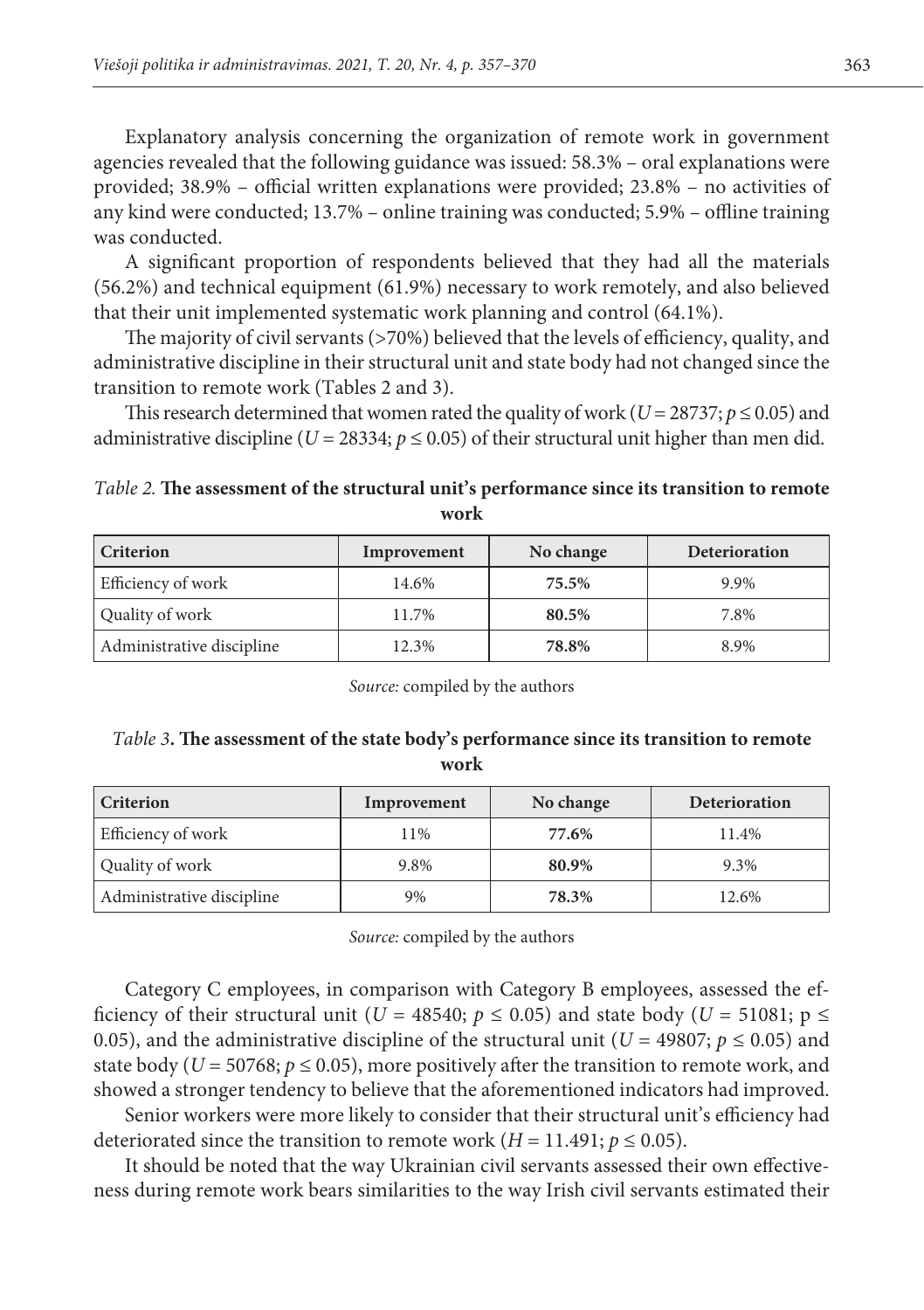own level of effectiveness. In a civil service employee engagement survey (Department of Public Expenditure and Reform 2020), 88% of Irish civil servants said that they felt they  $\tilde{X}$ were just as effective during the period of remote work as during their regular offline work. work  $\frac{1}{2}$  work and remote work and remote work and regular office  $\frac{1}{2}$  and regular office  $\frac{1}{2}$  and  $\frac{1}{2}$  and  $\frac{1}{2}$  and  $\frac{1}{2}$  and  $\frac{1}{2}$  and  $\frac{1}{2}$  and  $\frac{1}{2}$  and  $\frac{1}{2}$  and  $\frac{1}{2}$ 

When estimating their productivity, 35% of civil servants in New Zealand noted that productivity levels were similar between remote work and regular office work, with 38% saying that they were more productive at home (O'Kane, Walton, and Ruwhiu 2020).

In Ukraine, the majority of respondents  $(68.1%)$  would prefer to combine remote work with offline office work, 19.6% would not like to work remotely, and 12.3% would like to switch to permanent remote work (Fig. 3). like to switch to permanent remote work (Fig. 3).



**Legend**: top to bottom – Yes, Partially, No. **Legend:** top to bottom – Yes, Partially, No.

*Fig. 3***. Distribution of respondents by willingness to work remotely in the future** *Fig. 3. Distribution of respondents by willingness to work remotely in the future Source: Source:* compiled by the authors compiled by the authors

(working remotely several times per week or month), 22% would like to work from home every day, and 10% would not want to work remotely (O'Kane, Walton, and Ruwhiu 2020). The results of a survey carried out among civil servants in New Zealand also indicate that the majority of respondents (67%) would prefer to have a mixed method of work

A comparison of survey results from several countries shows that - despite differlike to work from home provides to work from home day, and the channels with the state remotely in the set of the efficiency and productivity of remote work. ences in economic development, dissimilar socio-cultural conditions, and new chal-

#### $\mathcal{L}$ io-cubo-cultural conditions, and new challenges –, there exists  $\mathcal{L}$ **Discussion**

Analysis of the results revealed five main trends in organizing remote work:

# *1. The promotion of learning and self-development.*

Almost half of the respondents (46.5%) said that working remotely stimulated them to grow and learn. Most of these individuals were under 25 or over 55 years old. Category C employees, compared to Category B employees, were more likely to think that this mode of work stimulates them to develop and learn ( $U = 47803$ ;  $p \le 0.05$ ).

One of the major issues which needs to be addressed, as emphasized by the respondents, is that managers need to be aware of the need to develop the managerial competencies essential for organizing remote work.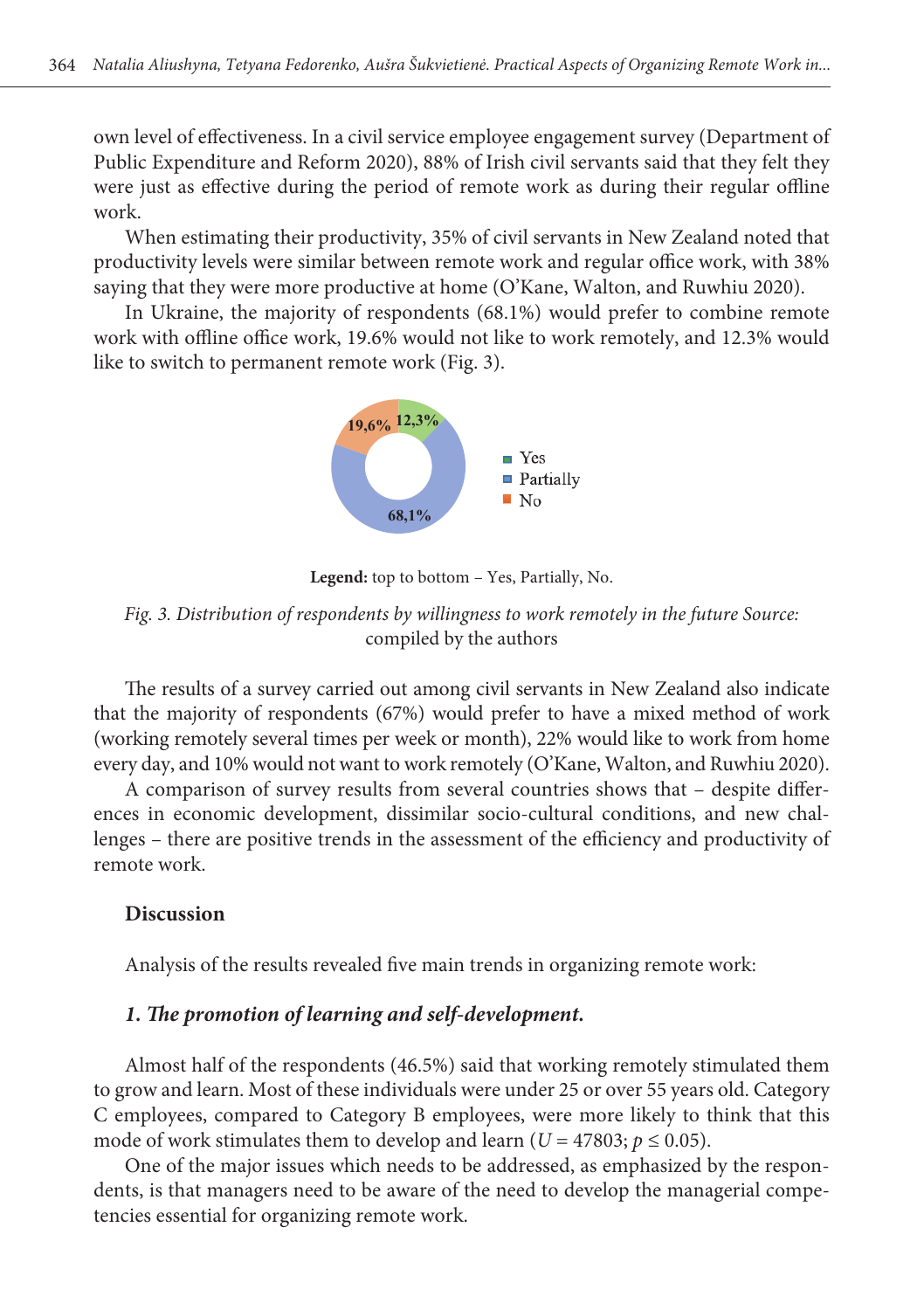In particular, the majority of respondents noted that senior and middle-level managers either completely or partially lack the knowledge, skills, and abilities to organize remote work. Managers, on their part, also underlined their inability to control the efficiency and quality of employee performance.

A significant number of responses highlighted the lack of digital literacy among colleagues and employees and the need to master modern methods of communication or information exchange using IT solutions.

## *2. The promotion of IT tools in the civil service.*

During remote work, the most frequently used tools are: phone (77.6%); Viber (70.2%); and both work (66.9%) and personal (51.3%) e-mail. Among electronic video communication platforms, Zoom was preferred; 20.9% of employees said that they used it.

An electronic document management system was used by 43.5% of employees. It was determined that the electronic document management system is mainly used in government agencies of the first, second, and third levels. This may be due to the absence of such a system in most level 4 and 5 government agencies.

It was also established ( $p \le 0.05$ ) that women were more likely to use Viber ( $U = 27844$ ) and Facebook ( $U = 29278.5$ ), while men preferred to use Telegram ( $U = 27227$ ), CiscoWebex ( $U = 30048.5$ ), WhatsApp ( $U = 28507.5$ ), and GoogleDocs ( $U = 27895.5$ ).

Category C employees were more likely than Category B employees to use a variety of modern means of telecommunications, including: Viber (*U* = 48440), WhatsApp (*U* = 50694), Zoom (*U* = 48587), and Cisco Webex (*U* = 51929).

Older workers preferred Viber ( $H = 9.546$ ), while younger workers were more likely to use Telegram ( $H = 9.726$ ), WhatsApp ( $H = 10.562$ ), Slack ( $H = 10.531$ ), Trello (*H* = 16.909), Zoom (*H* = 9.403), Meet (*H* = 10.549), and GoogleDocs (*H* = 13.105).

If we compare the use of telecommunication tools when working in normal and remote modes, it can be seen that, when working remotely, the percentage indicating the use of personal e-mail, instant messaging, and electronic document management systems slightly increased. At the same time, the percentage indicating the use of remote work organization tools (Trello, Slack) and online meeting organization tools (Skype, Zoom, Meet, CiscoWebex) remained critically low, indicating that the work of government agencies' structural units during quarantine is insufficiently well-organized.

A significant number of respondents also stated (with examples to support the claim) that in the process of working remotely they had experienced technical problems, a lack of necessary settings, a lack of access, and malfunctioning. These answers predominantly concerned problems in the operation of the electronic document management system, or indeed the complete absence of such a system.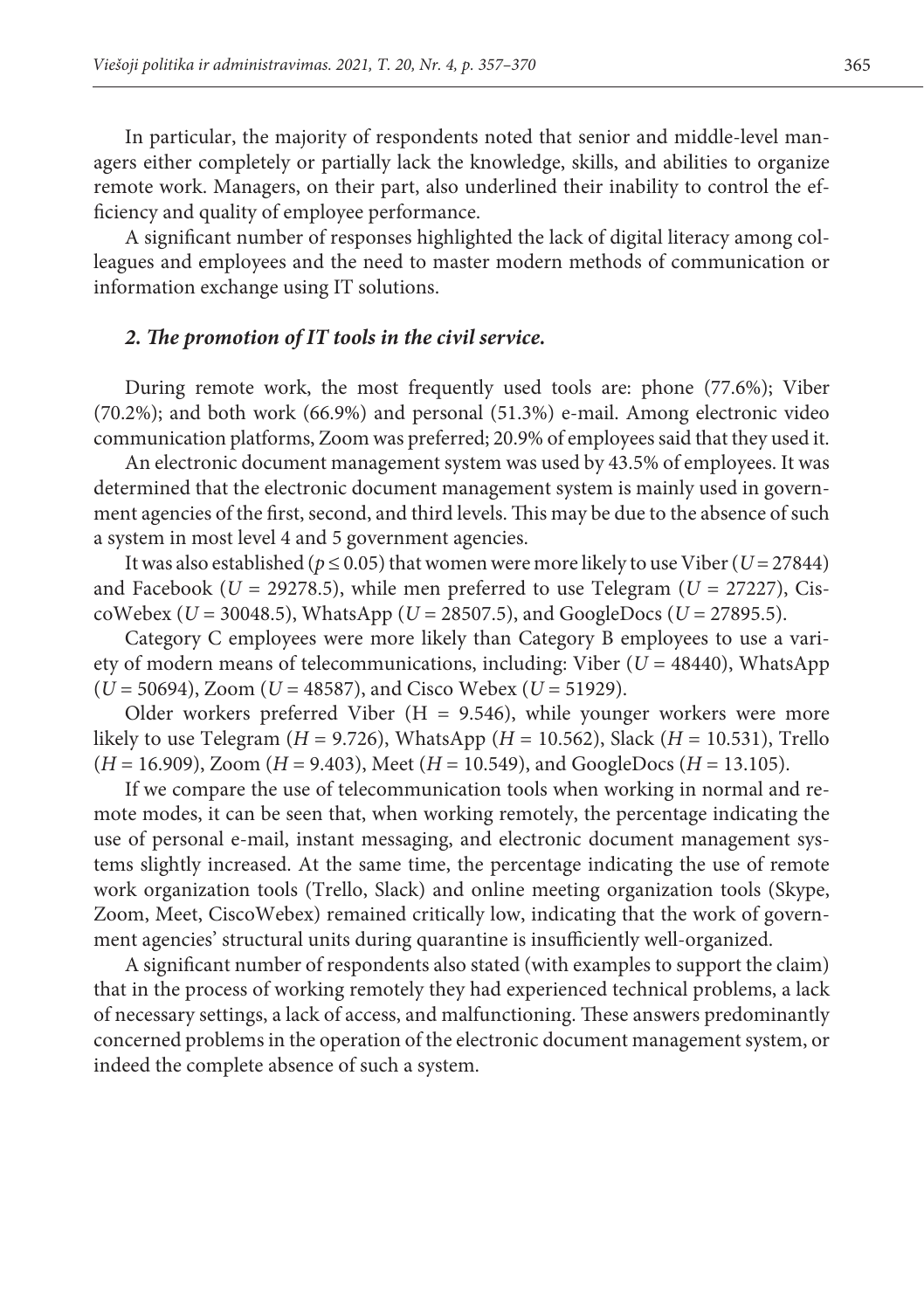# *3. An awareness of the importance of communication and interaction.*

A significant percentage of civil servants stated that they were in constant contact with colleagues (77.6%) and received feedback regarding work completed (61.6%). At the same time, some respondents felt a sense of isolation from the team while working remotely (19.3%).

Men were found to receive less feedback on work done remotely than women  $(U = 27857; p \le 0.05)$ .

It was also determined that Category B employees and employees with more work experience received less feedback on work done remotely ( $U = 47087$ ;  $p \le 0.05$ ).

The results of this survey show a correlation between the level of the state body the individual worked for and how highly they assessed their constant contact with colleagues  $(r = 0.178; p \le 0.01)$  and the frequency of obtaining feedback  $(r = 0.192; p \le 0.01)$ . Specifically, the higher the level of the state body, the higher these indicators were.

Many respondents stated that they had difficulties in establishing rapid communication with government officials from other agencies and with stakeholders.

# *4. Developing non-financial incentives for teams*

Approximately one third of civil servants (34.2%) said that their level of motivation increased when they started working remotely.

The shorter the length of civil service employment and employment in a particular position, the more likely employees were to report that their level of motivation increased when they started working remotely. Category C employees were more likely to indicate that their level of motivation increased after switching to remote work than Category B employees (U = 47706;  $p \le 0.05$ ).

This research has determined that it was easier for employees under the age of 25 or over the age of 55 to find a work–life balance when working remotely (H = 9.992;  $p \le 0.05$ ).

At the same time, in some cases employees' motivation was low – this was specifically due to the practice of reducing the wages of individuals working remotely. In addition, responses attested that the number of tasks which had to be completed increased when working remotely.

# *5. The adaptability of employees to new working conditions in the face of moderate resistance to change*

More than half of civil servants (55.9%) were comfortable with performing their duties remotely. Based on this research, the longer the length of civil service employment and employment in a particular position, the less comfortable the employee was with performing their duties remotely ( $p \le 0.01$ ).

The majority of respondents who answered this open-ended survey question focused on the following causes of concern: feelings of social and informational isolation; having difficulty concentrating on tasks and being distracted; stress and tension due to working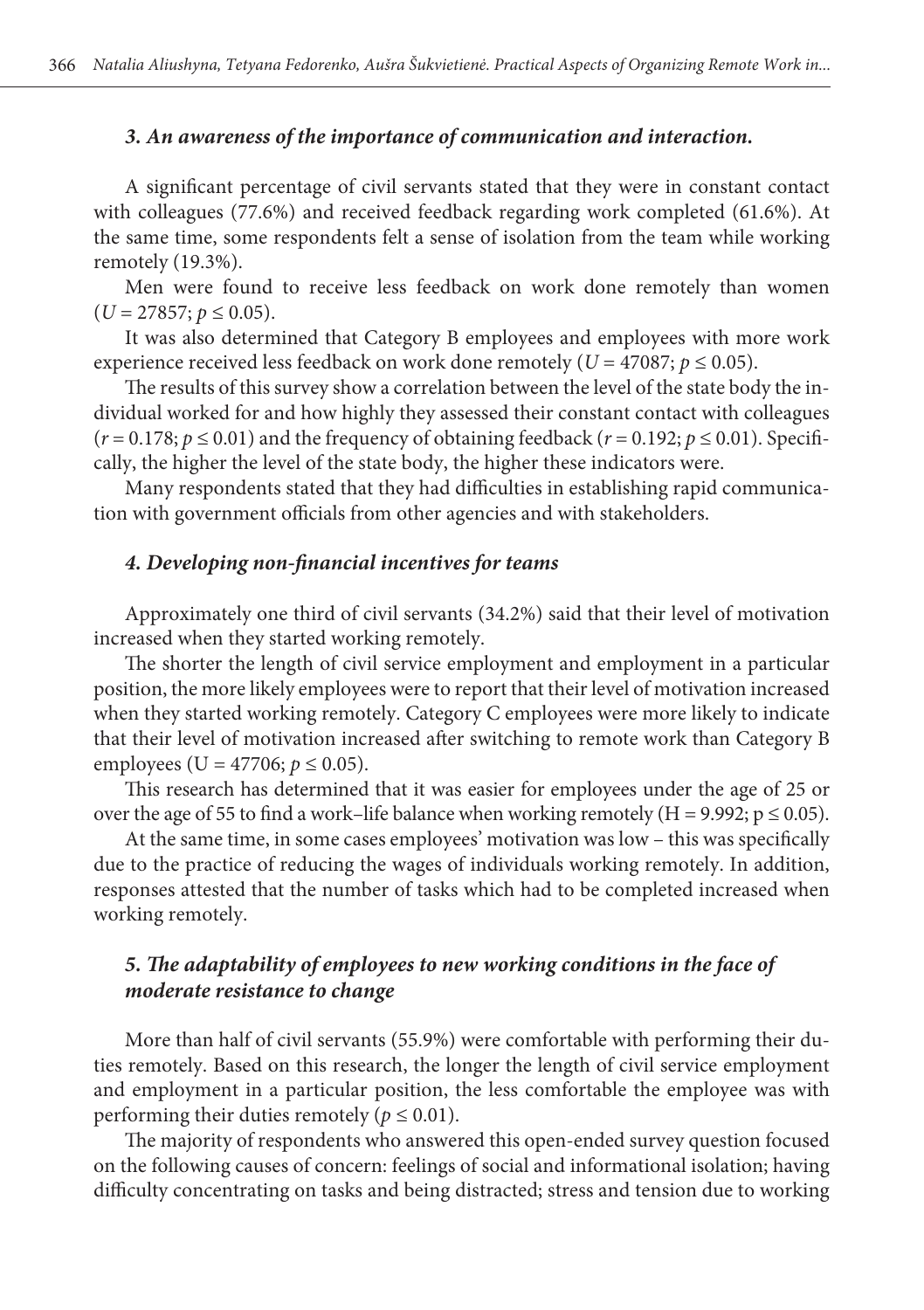non-stop and an inability to efficiently organize their work day and break times; lack of face-to-face communication with colleagues; loss of some channels of obtaining and transmitting information; and the partial loss of empathy.

Among the difficulties respondents faced while working remotely, an imbalance between work time and leisure time, as well as the difficulty of self-organization while working, can be noted.

In addition, some civil servants mentioned that it is difficult to work remotely due to their colleagues' negative attitudes to remote work and their unwillingness to change their work styles.

## **Conclusions**

- 1. In the context of the COVID-19 pandemic, public institutions have faced a number of different challenges, which include managing the situation itself, ensuring performance continuity, and the efficient organization of civil servants' work in responding to citizens' needs. Understanding that remote work can be an effective tool, and can be beneficial to both individual civil servants and the civil service in general, organizations need the flexibility to adapt to new working conditions to maximize the usefulness of remote work. It is therefore necessary to develop a centralized approach and to regulate it in legislation. These issues are important for all institutions, especially those where remote work was not common and permanent prior to the COVID-19 pandemic (including Ukraine).
- 2. The survey of civil servants shows that the higher the level of the state body, the greater the number of civil servants working remotely. For example, 81.8% of civil servants in public authorities at the first level work remotely, while only 41.8% working in authorities at the fifth level do so – around half. This is due to the enhanced technical capacity and the flexibility of decision-making capabilities in top-tier government agencies. It was also found that the most common ways of organizing remote work were: the exchange of electronic documents between employees; individual telephone communication; the exchange of messages through the use of telecommunications; and correspondence (sending official correspondence) through the use of telecommunications. In total, 77.6% of civil servants were in constant contact with colleagues, and 61.6% received feedback on work completed. At the same time, some respondents experienced some isolation from their team during remote work.
- 3. The analysis of the organization of remote work in the Ukrainian civil service during the COVID-19 quarantine shows that 55.9% of civil servants were comfortable performing their tasks remotely, and 54.0% of respondents managed to find a balance between remote work and their personal lives. However, there is a need to find ways of properly involving those civil servants who encountered difficulties. Organizational preparations for implementing remote work require: appropriate resources; the training of managers on organizing remote work and remote management; automation and digitalization in all areas of personnel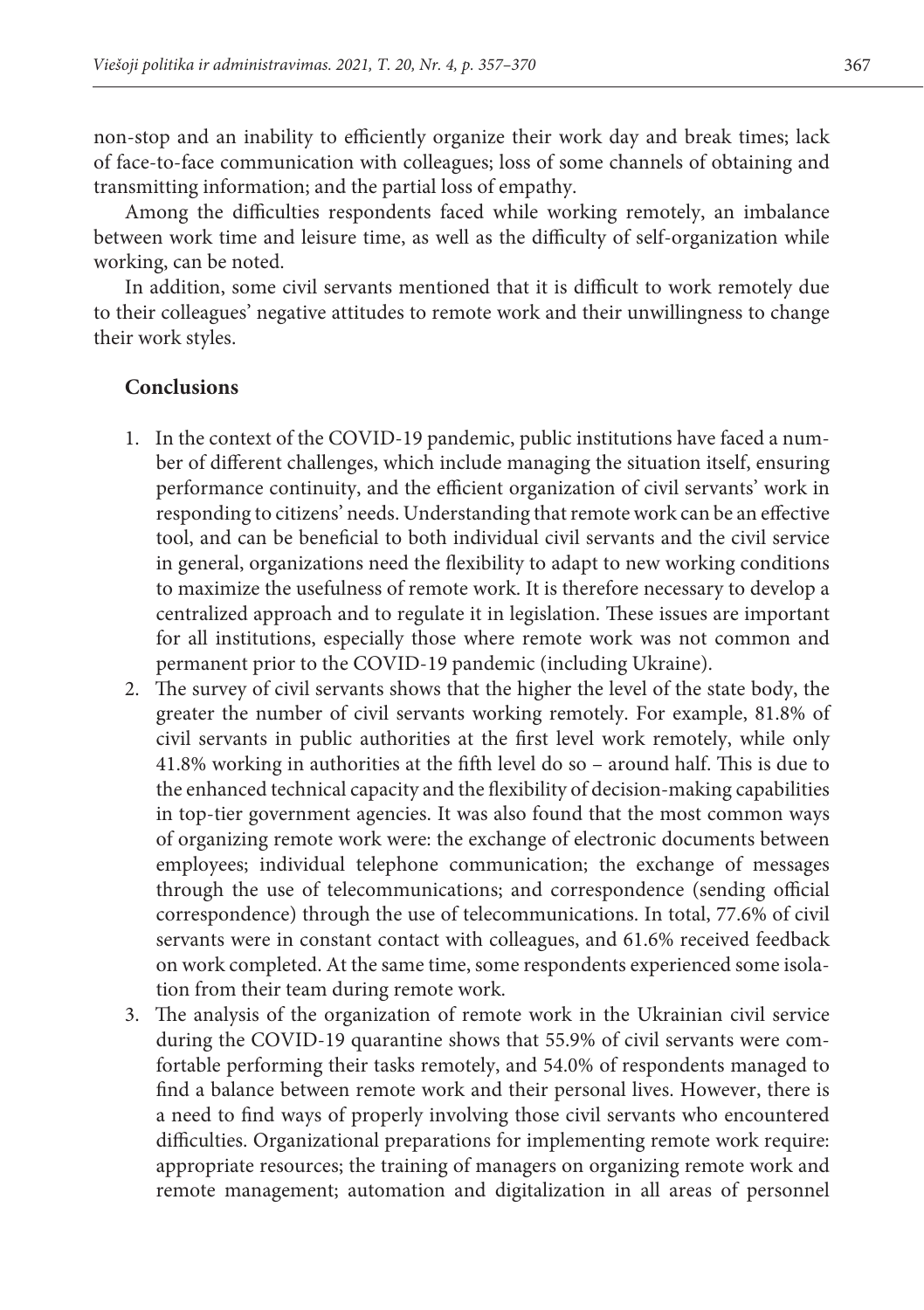management; the creation of conditions for the use and development of digital space and collaboration technologies; and the development of organizational social networks. In modern conditions, flexible forms of employment will increase the capacity of public authorities and the quality of civil servants' lives, while collaborative work technologies will help to successfully implement the aforementioned methods of work.

# **References**

- 1. Agba, M. S., Agba, A. M. O., and Chukwurah, D. C. Jr. 2020. "COVID-19 Pandemic and Workplace Adjustments/Decentralization: A Focus on Teleworking in the New Normal." BRAIN: Broad Research in Artificial Intelligence & Neurosci*ence* 11 (4): 185–200. DOI: 10.18662/brain/11.4/148.
- 2. Ahuja, S., Kaur, S. P., and Panda, S. N. 2019. "Identification of Influencing Factors for Enhancing Online Learning Usage Model: Evidence from an Indian University." *International Journal of Education and Management Engineering (IJEME)* 9 (2): 15–24. DOI: 10.5815/ijeme.2019.02.02.
- 3. Bondarenko, O. М., Rishko, J. І., and Tadarskina, Т. М. 2018. "Переваги віддаленої роботи як ефективної форми зайнятості персоналу в сучасних умовах." Бизнес Информ 491 (12): 425–430.
- 4. Bortkevičiūtė, R., Kalkytė, P., Kuokštis V., Nakrošis V., Patkauskaitė-Tiuchtienė I., and Vilpišauskas, R. 2021. "From Quick Wins to Significant Losses: Lithuania's Response to the COVID-19 Pandemic and the Management of the Crisis in 2020: Summary of the monograph." [http://www.tspmi.vu.lt/wp-content/up](http://www.tspmi.vu.lt/wp-content/uploads/2021/01/Summary.pdf)[loads/2021/01/Summary.pdf.](http://www.tspmi.vu.lt/wp-content/uploads/2021/01/Summary.pdf)Brandsen, T., and Steen, T. 2020. "Coproduction During and After the COVID-19 Pandemic: Will It Last?" *Public Administration Review* 80 (5): 851–855. DOI: 10.1111/puar.13258.
- 5. Browne, R. (2018). "70% of people globally work remotely at least once a week, study says." CNBC. https://www.cnbc.com/2018/05/30/70-percent-of-peopleglobally.work-remotely-at-least-once-aweek-iwg-study.html
- 6. Department of Public Expenditure and Reform. 2020. *Civil Service Employee Engagement Survey. COVID-19 Remote Working Report*. https://www.gov.ie/en/ publication/9f6a3-civil-service-employee-engagement-survey-covid-19-remoteworking-report-august-2020/
- 7. Eurofound. 2020. "Living, working and COVID-19 data." http://eurofound.link/ covid19data
- 8. Gigauri, I. 2020. "Effects of COVID-19 on Human Resource Management from the Perspective of Digitalization and Work-Life Balance." *International Journal of Innovative Technologies in Economy* 31 (4): 1–10. [https://doi.org/10.31435/rs](https://doi.org/10.31435/rsglobal_ijite/30092020/7148)[global\\_ijite/30092020/7148](https://doi.org/10.31435/rsglobal_ijite/30092020/7148).
- 9. Hassan, M. M., Mirza, T., and Hussain, M. W. 2020a. "Impact of COVID-19 Pandemic on the Human Behavior." *International Journal of Education and Management Engineering (IJEME)* 10 (5): 35–61. DOI: 10.5815/ijeme.2020.05.05.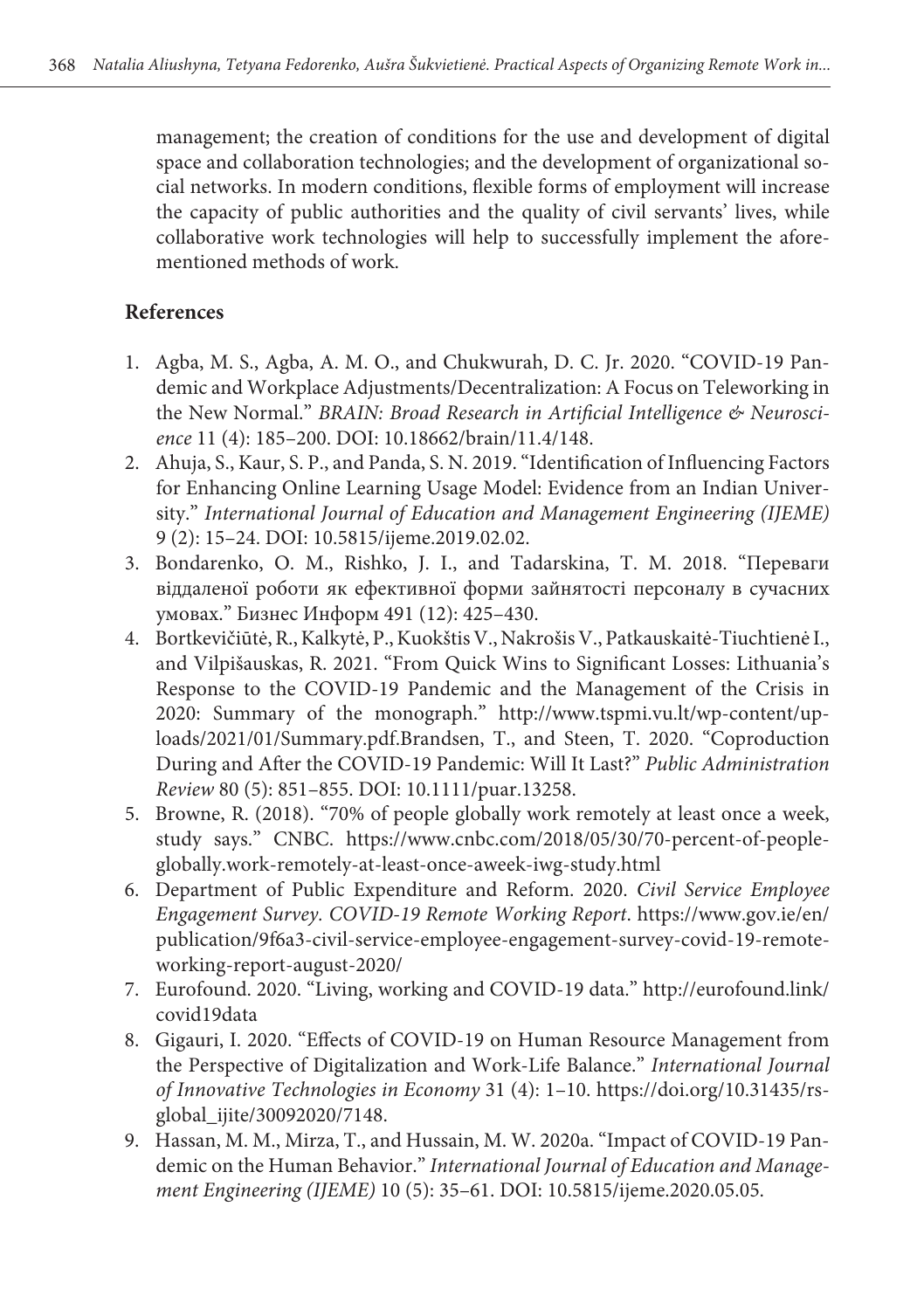- 10. Hassan, M. M., Mirza, T., Hussain, M. W. 2020b. "A Critical Review by Teachers on the Online Teaching-Learning during the COVID-19." Inte*rnational Journal of Education and Management Engineering (IJEME)* 10 (5): 17–27. DOI: 10.5815/ ijeme.2020.05.03.
- 11. Kryvosheieva, V. V., and Vasiurenko, L. V. 2020. "Мотивуюча компонента за дистанційної форми зайнятості персоналу." Економіка та управління АП*K* 1 (155), 93–100. DOI: 10.33245/2310-9262-2020-155-1-93-100.
- 12. Martins, C. P. 2020. "The Impact of COVID-19 on Portuguese Public Services: Ministry of Justice." *Jus et Civitas*, Issue 1, p. 13–28.
- 13. Masilionytė, G. 2021. "Quality of Life and Work-Life Balance in the Context of Teleworking: Theoretical Application of the Problem." *Contemporary Research on Organization Management and Administration* 9 (1): 58–70.
- 14. Nevmerzhytska, S. 2020. "Переваги та проблеми дистанційної форми зайнятості персоналу." In: Актуальні проблеми економіки*,* обліку*,* фінансів *і*  права*:* збірник тез доповідей міжнародної науково-практичної конференції*,*  Полтава, Vol. 10, 32–35.
- 15. O'Kane, P., Walton, S., and Ruwhiu, D. 2020. *Remote Working during COVID19. New Zealand National Survey: Initial Report*. http://otago.ourarchive.ac.nz.
- 16. Decree of the National Agency of Ukraine for Civil Service On Amendments to the Standard Rules of Internal Procedure, March 13, 2020, No. 39-20, registered in the Ministry of Justice of Ukraine on March 16, 2020 under No. 277/34560.
- 17. Rudenok, A. I., Petyak, O., and Khanetska, N. 2020. "Дистанційна робота в умовах карантину та самоізоляції в період пандемії COVID-19." Психологія праці, no. 16, 204–208. https://doi.org/10.32843/2663- 5208.2020.16.33
- 18. Mutalib, S., and Shafiee, N. S. M. 2020. "Prediction of Mental Health Problems among Higher Education Student Using Machine Learning." *International Journal of Education and Management Engineering (IJEME)* 10 (6): 1–9. DOI: 10.5815/ijeme.2020.06.01
- 19. Shchetinina, L., Pavlova, K., and Rudakova, S. 2015. "Особливості розвитку корпоративної культури в умовах віддаленого режиму роботи." Проблеми економіки, no. 3, 175–180.